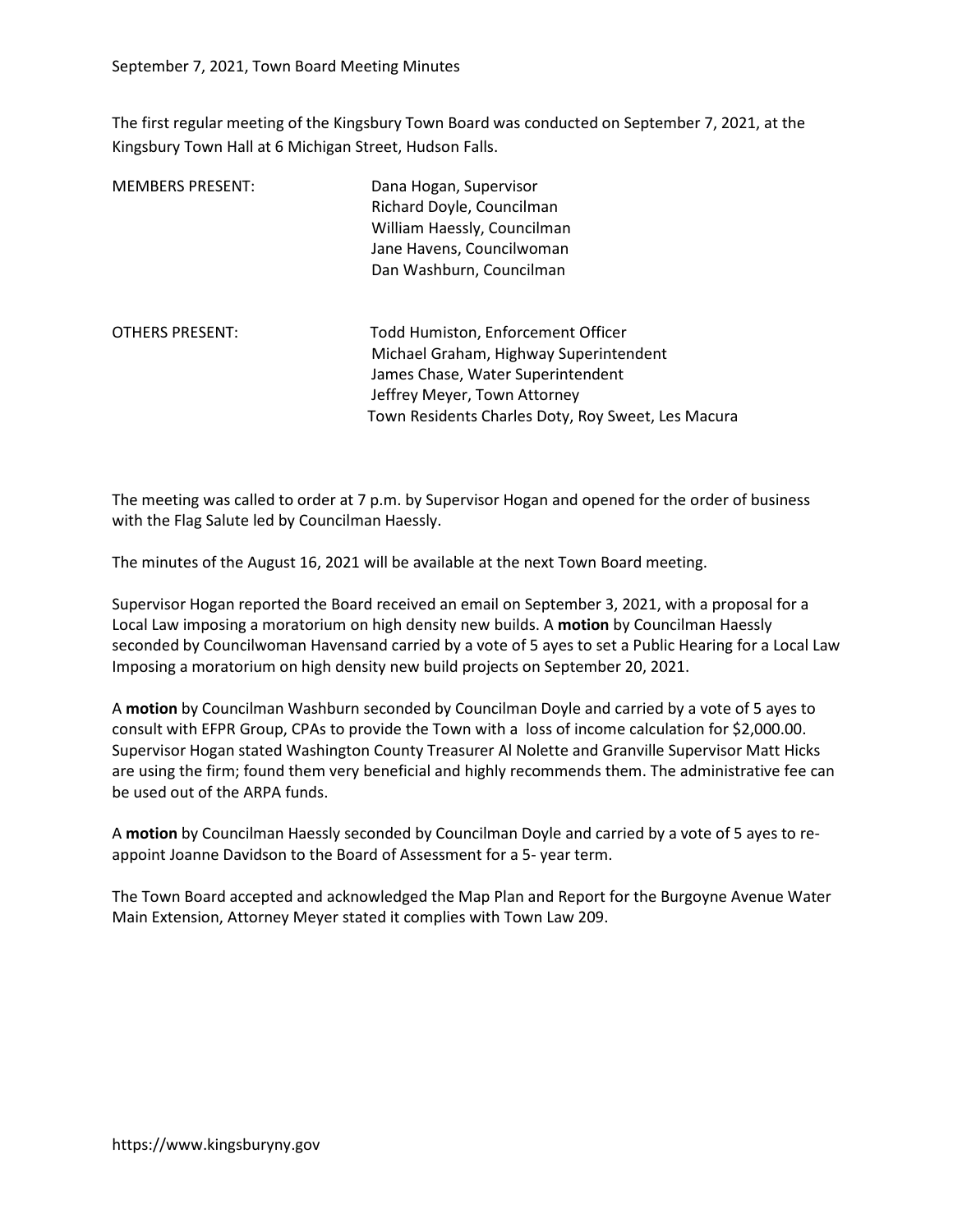# TOWN BOARD OF THE TOWN OF KINGSBURY

# COUNTY OF WASHINGTON, STATE OF NEW YORK

Resolution No. 3 of 2021 Adopted

Introduced by Councilman Washburn

# who moved its adoption

Seconded by Councilman Haessly

### RESOLUTION TO ACCEPT A MAP, PLAN AND REPORT FOR THE PROVIDING OF

FACILITIES, IMPROVEMENTS AND SERVICES PRIOR TO THE EXTENSION OF

### THE WATER DISTRICT IN THE TOWN OF KINGSBURY

WHEREAS, the Town Board (the "Board") of the Town of Kingsbury (the "Town"), passed a resolution whereby the Town authorized Kathleen Suozzo PE, PLLC to prepare a Map, Plan and Report for the proposed extension of the Water District of the Town of Kingsbury;

WHEREAS, the Map, Plan and Report has been prepared and submitted the Town by Kathleen Suozzo PE, PLLC.

NOW, THEREFORE, BE IT RESOLVED, THAT

Section l. The Map, Plan and Report submitted by Kathleen Suozzo PE, PLLC has been reviewed and has been found to be in conformance with the requirements of Town Law section 209-c.

Section 2. The Map, Plan and Report submitted by Kathleen Suozzo PE, PLLC is hereby adopted by the Town Board as the official Map, Plan and Report of the Town for the extension of the Town of Kingsbury Water District, and a copy of same shall be filed with the office of the Town Clerk of the Town.

Section 3. The Town hereby declares that the consideration and adoption of this resolution is a Type Il action pursuant to the State Environmental Quality Review Act ("SEQRA"), as codified under 6 NYCRR Part 617 et. seq., and hereby issues a Negative Declaration in connection with its findings pursuant to SEQRA and declares that no further action is necessary.

Section 4. This resolution shall take effect immediately.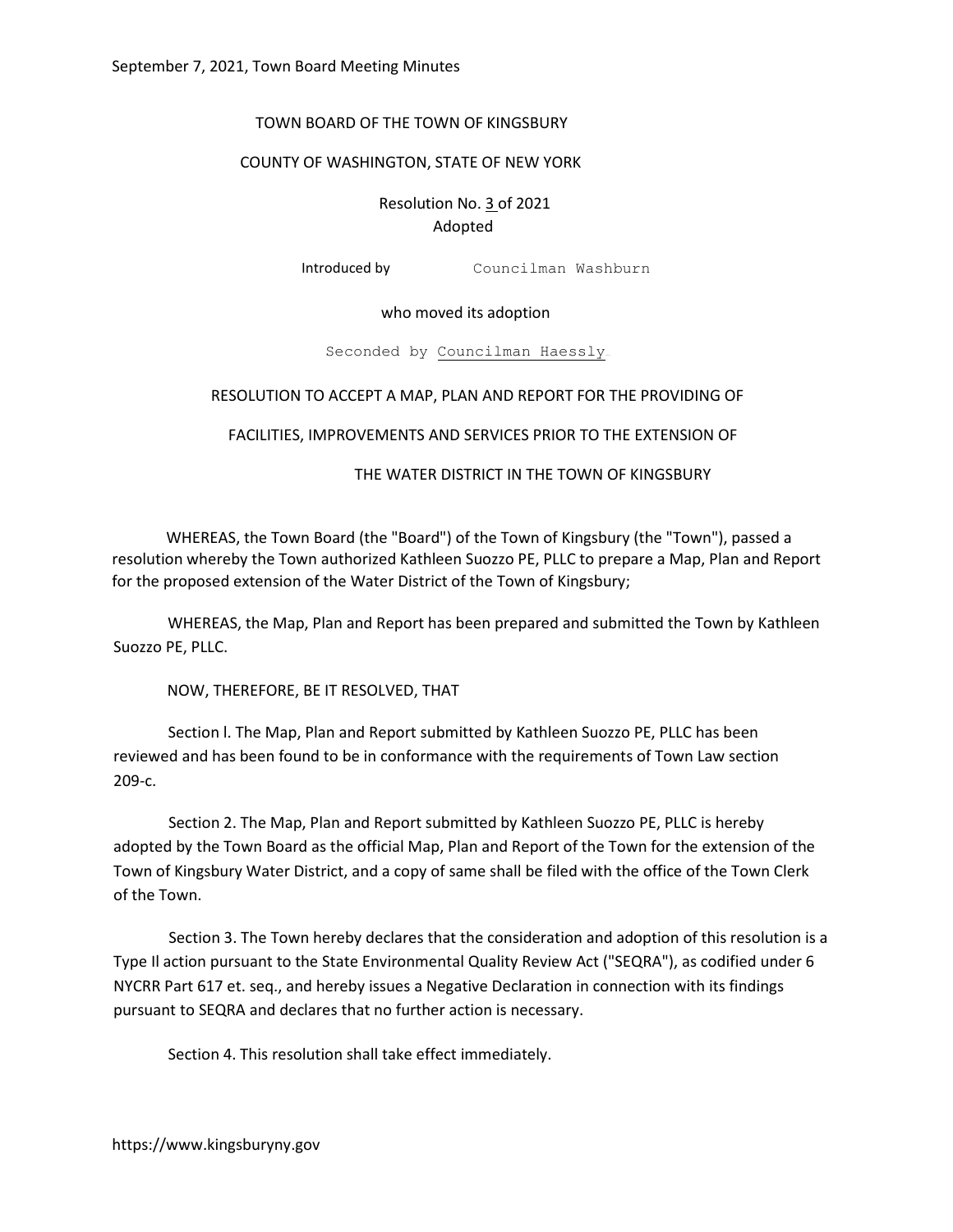# TOWN BOARD OF THE TOWN OF KINGSBURY COUNTY OF WASHINGTON, STATE OF NEW YORK

Resolution No. 4 of 2021 Adopted -September 7, 2021

Introduced by Councilman Washburn who moved its adoption Seconded by Councilman Haessly

# ORDER SCHEDULING A PUBLIC HEARING ON THE EXTENSION OF KINGSBURY WATER DISTRICT

WHEREAS, the Town Board (the "Board") of the Town of Kingsbury (the "Town"), duly passed a resolution which adopted the Map, Plan and Report submitted by Kathleen Suozzo PE, PLLC ("KSPE") as the official Map, Plan and Report (the "Map, Plan and Report") of the Town for the Burgoyne Avenue Water Main Extension (the "Water District" or -'Project"), a copy of which is filed with the Town Clerk; and

RESOLVED that the Town Board hereby approves of and adopts the revised and amended Map, Plan and Report, as the official Map, Plan and Report of the Town for the water district extension on Burgoyne Avenue (the "District") and declares that said Map, Plan and Report shall be duly filed in the Town Clerk's Office for public inspection.

WHEREAS, the following description shall describe the boundaries of the proposed Water District, which shall include the following Tax Map Parcel Numbers. Reference to Town Tax Map Parcel Numbers and Names of Owners are as they appear in the Washington County Tax Map Records and documents of the Town of Kingsbury as of September 2021 :

| Tax Map Parcel No. Address |                    | Owner                            |
|----------------------------|--------------------|----------------------------------|
| 146.19-1-5                 | 3731 Burgoyne Ave. | Rupp, Irene L.                   |
| 146.19-1-7                 | 3725 Burgoyne Ave. | Chase, James                     |
| 146.19-1-6                 | 3727 Burgoyne Ave. | Bardin, Bruce                    |
| 146-3-18                   | 3724 Burgoyne Ave  | Vaughn, James                    |
| $146 - 3 - 17$             | 3716 Burgoyne Ave  | New York State                   |
| 146-3-16                   | 3715 Burgoyne Ave. | Kingsbury Vol. Hose Co. #I, Inc. |

WHEREAS, the improvements proposed are as follows: construction of water facilities to provide water service to the property contained within the boundaries of the proposed Water District, as is more specifically described in the Map, Plan & Report; and

WHEREAS, the total estimated cost to be expended on the Project is Four Hundred Fifty

Four Thousand Six Hundred Three Dollars for Phases I and Il (\$454,603.00); and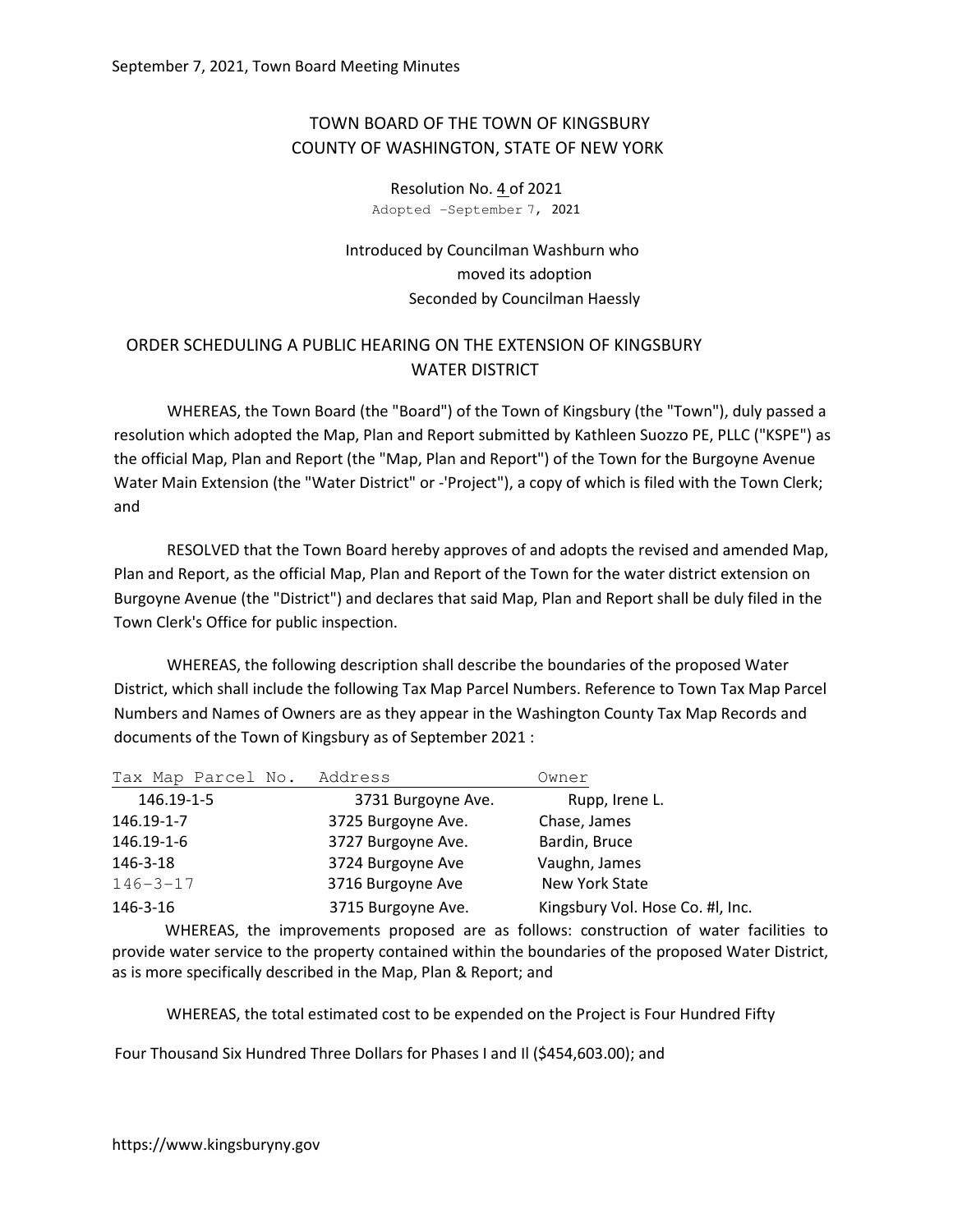WHEREAS, the costs of constructing the proposed improvements will be paid for by the New York State Department of Transportation (NYS DOT) pursuant to a grant obtained for this purpose; and

WHEREAS, the estimated cost of the water charges for the typical property, once the proposed water improvements are constructed, will be approximately as follows: Residential \$50.00 per quarter includes 10,000 gallons, over 10,000 gallons billed at \$2.75 per 1000 gallons, Commercial \$62.50 per month includes 12,500 gallons, over 12,500 gallons billed at \$2.75 per 1000 gallons, any commercial accounts over 4 units pay \$7.25 per unit and are given 1,500 more gallons per unit; and

WHEREAS, a Map, Plan and Report describing such improvements and typical costs is on file in the Kingsbury Town Clerk's Office and is available for public inspection; and

WHEREAS, pursuant to Town Law section 2()9-fthe permission of the State Comptroller is not required for the proposed extension of the Water District since the typical cost, with a grant/loan package awarded by NYS DOT, would not exceed the threshold amount as set by the Office of the State Comptroller from time to time and it is the intention of the Town to make the establishment of the District contingent upon said assistance from the NYS DOT; and

ORDERED, that the Town Board of the Town of Kingsbury, shall meet at the Kingsbury

Town Hall, 6 Michigan Street, in the Town of Kingsbury, New York, on the 20th day of September,

2021 at 7:05p.m., for the purpose of conducting a public hearing on the proposal to establish the Water District, as specified above, at which time and place all persons interested in the subject thereof may be heard concerning the same, and it is further

ORDERED, that the Town Clerk is hereby authorized and directed to publish a copy of this order in the Post-Star and post a copy of the same on the signboard in the Town of Kingsbury, in the time and manner required by law, and it is further

ORDERED, that the Town Clerk is hereby authorized and directed to tile a certified copy of this order with the State Comptroller on or about the date of the publication of the order, as required by Town Law section 209-d(2)(a).

# TOWN CLERK REPORT:

In regard to the shared grant received fourteen binders with vital records dated 1999 – 2019 have been picked up by Washington County. The records will be sent to Secure Scan to be digitally imaged, and the documents will be returned to the Town in January 2022. Once the documents are received QA training will begin. Once the QA is completed, the Washington County Archives will take the paper records; they will be wrapped in acid free paper and be stored at the County Building in Archives. School taxes are going very well; masks are required for the public to enter.

### ENFORCEMENT OFFICER:

Todd Humiston learned the data was lost on the software program Lotus about two months ago. He was able to recover it and is planning on meeting with Computer Express to have the data backed up; the electronic data is for Building & Codes from 1999 – early this year when an Excel program was built by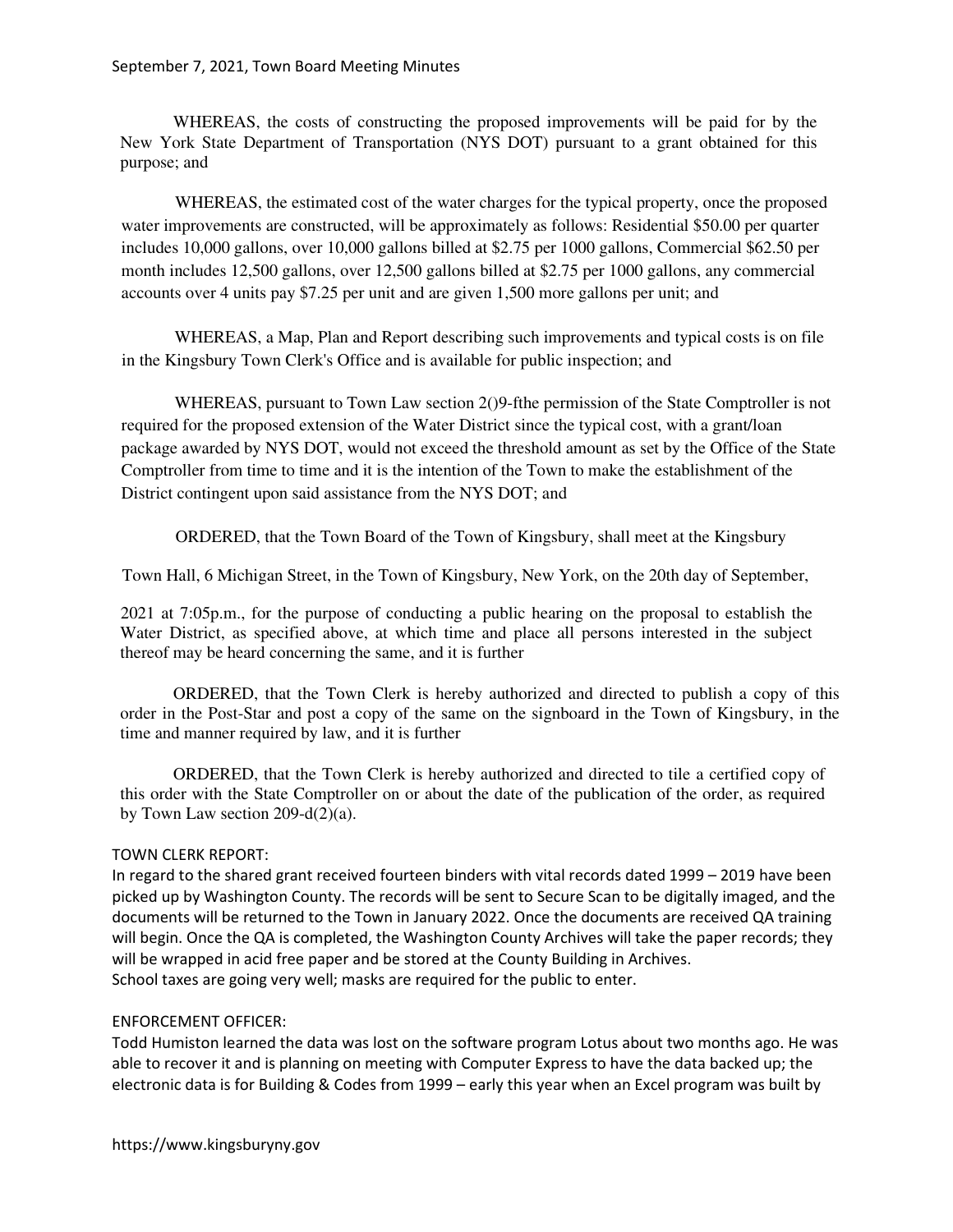the Comptroller. Going forward Humiston will request a professional program. The Lotus program cannot be backed up, he could not put it on an external hard drive.

DOG CONTROL OFFICER:

Four dogs have been picked up this month, no one is coming forward to claim them.

# COUNCIL REPORT:

Councilman Haessly conducted a study on tax assessments in Washington County which shows a lot of the Towns have not been doing their job. The good news is Washington County Real Property is reassessing in the Towns of Dresden, Easton, Fort Edward, Jackson, Salem, and White Creek. Supervisor Hogan stated Laura Chadwick, Real Property Director received a grant for the re-assessment study. Councilman Haessly stated some of the Towns are being carried by Kingsbury and Greenwich where the assessments are accurate.

Councilwoman Havens provided an update on the Comprehensive Plan. LaBerge prepared a flier with online survey information and Kingsbury Printing printed them on short notice; the notices were enclosed with the Hudson Falls Central School taxes to the Town of Kingsbury residents. There will be two community events, open houses, where people will be able to come and go at their leisure to voice their concerns and to see how the process of updating the Comprehensive Master Plan is evolving. The first workshop will be conducted on Tuesday September 28, 2021, from 12 noon until 8 pm at the American Legion Hall. The second workshop will be conducted on Thursday October 28, 2021, at the Kingsbury Volunteer Hose Co. from noon to 8 pm. LaBerge will also prepare a paper copy of the survey for residents who request them. We could possibly copy then at Town Hall or have Kingsbury Printing do a mass copying for the Town.

To date the Town has spent \$539.56 paid to Kingsbury Printing; the first job was to re-print the 1973 Comprehensive Plan for the committee members. The second was the 4,000 fliers with the survey information. Laberge has submitted their bill for the Smart Growth Grant, the Board approved \$4,000.00 with a cap on the expenses of \$1,000.00; the bill came in as \$4, 071.14.

Councilwoman Havens will make an announcement on Public Service Broadcasting to announce the upcoming workshops for the update of the Comprehensive Master Plan.

Councilwoman would like to reopen and finish the Public Hearing on the firearms law at the next Town Board Meeting. She would like to vote on it, she is voting against it and would like to re-open a new Public Hearing to rescind the law completely. This is based on the feedback received and the different scenarios where law-abiding citizens happen onto Town property, especially coming into snowmobile season. The Barnstormers take care of the trails and there are trails on Town property. There are gentlemen grooming the trails at night who have their own protection for animals. There is concern they may not be legal. She cannot support laws that make criminals out of law-abiding citizens. Supervisor Hogan asked if it could be scheduled for the first meeting in October due to the Public Hearings already scheduled for September 20, 2021.

Attorney Meyer stated if the Board is still working on developing different versions there is no need to re-open the Public Hearing and kill. It is free to evolve into a different form, then just open the Public Hearing once you have a version that the Board likes. If the intention is to open and kill it, it is an unnecessary step.

Councilman Doyle when the Public Hearing was closed in February the Board was going to go back and make some adjustments to the proposal that Councilman Doyle had worked up. The Board was going to re-visit in February 2021 but due to Covid it was not scheduled because all Public Hearings were cancelled. No changes have been made to Councilman Doyle's proposal and he does not know if he would like to maintain his original proposal or rescind it.

Councilman Haessly requested the Public Hearing re-open at the second meeting in October because there is a possibility, he may not be able to attend the first meeting in October.